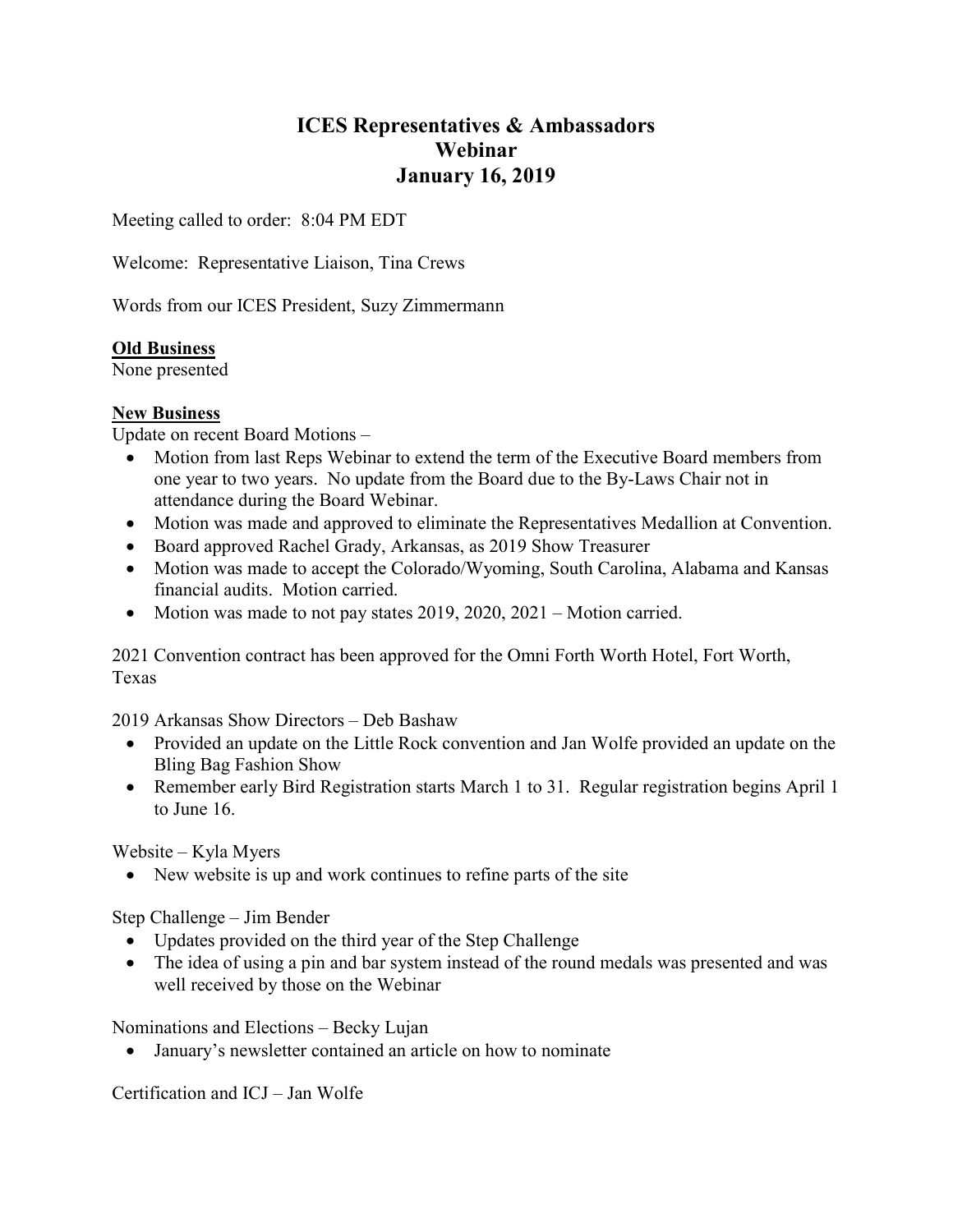- Updates were provided on the Sugar Artists Certification (CSA or CMSA) and ICES Certified Judge programs
- $\bullet$

Training Session – Newsletters & Elections

- Go to the ICES website and you can upload your newsletters and Day of Sharing information
- State Elections ensure you notify your members and that anyone running must be a member in good standing. Refer to the Representatives Handbook for all the details.

### **Open Discussion**

Open discussion was held among the representatives.

Semi-annual reports will be due on March 15, 2019. Next Webinar will be March 20, 2019.

Motion #1: Jeanne Thompson-McKenzie, New York, moved to adjourn the meeting. Motion second: Mary Gavenda, Illinois, seconded the motion. Motion: Carried

Meeting adjourned at 10:08 PM EDT.

Minutes respectfully submitted. SCOTT W. WOLFE ICES Representatives Secretary CO/WY State Representative

### Webinar Attendees:

| <b>State/Province</b> | <b>First Name</b> | <b>Last Name</b> |
|-----------------------|-------------------|------------------|
| Alabama               | Tina              | Crews            |
| Alberta               | Denise            | Kervin           |
| Arizona               | Valarie           | Archer           |
| Arizona               | Becky             | Lujan            |
| Arkansas              | Deb               | Bashaw           |
| Colorado              | Jan               | Wolfe            |
| Colorado              | Scott             | Wolfe            |
| Connecticut           | Lisa              | <b>Bennett</b>   |
| Dominican Republic    | Mily              | Pimentel         |
| Florida               | Bonnie            | Fazio Richards   |
| Georgia               | Chris             | Arrington        |
| Idaho                 | Amy               | Marsh            |
| <b>Illinois</b>       | Mary              | Gavenda          |
| Indiana               | Marsha            | <b>Brooks</b>    |
| Kentucky              | Brenda            | Harrington       |
| Louisiana             | Elizabeth         | Dickson          |